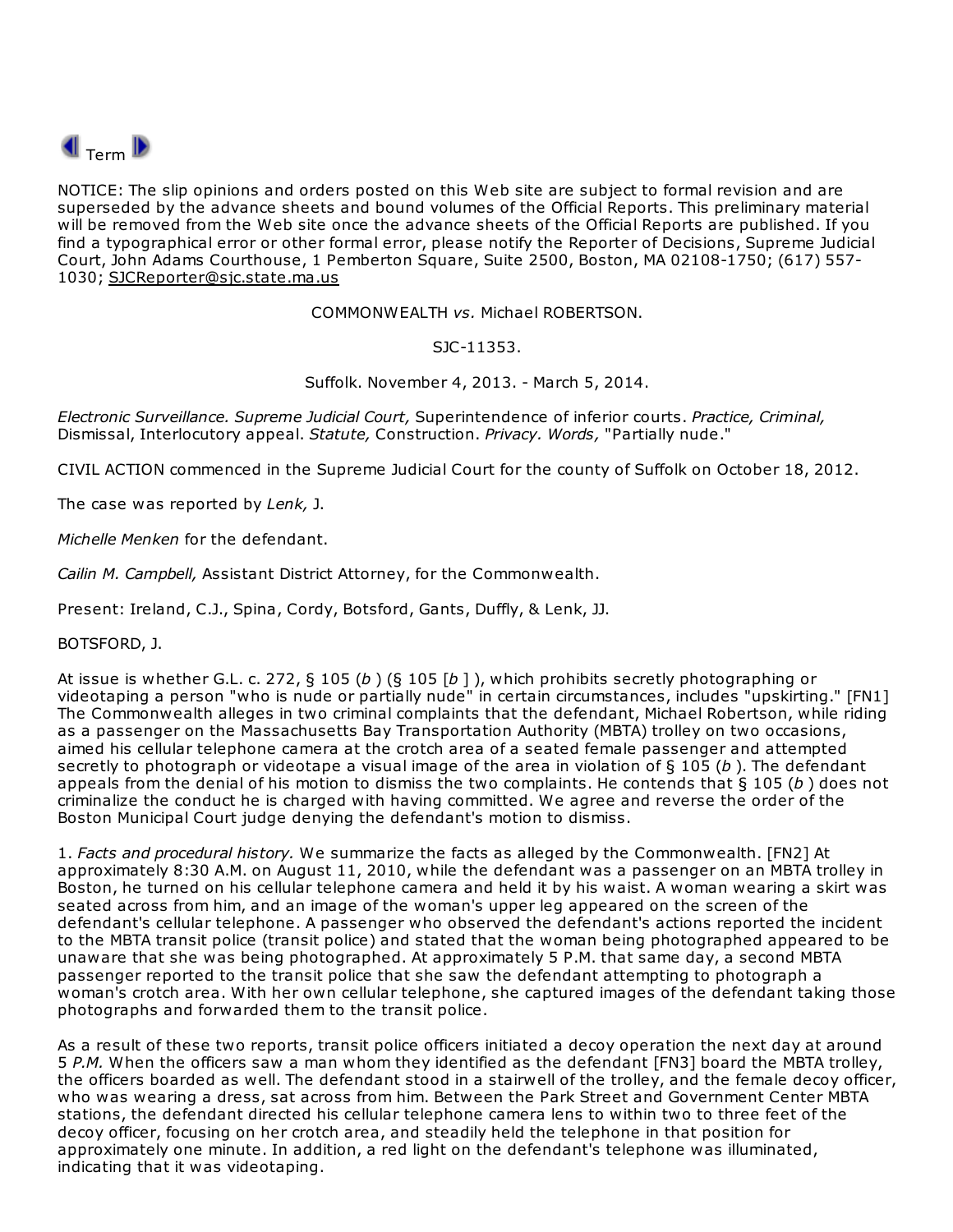After observing this event, the other transit police officers approached the defendant, advised him to stop, and attempted to seize his cellular telephone, an attempt that the defendant resisted. Ultimately, the officers succeeded in securing the telephone and noted that it had been recording until the officers turned off the recording function. The defendant was placed under arrest.

On December 8, 2011, two criminal complaints issued charging the defendant under G.L. c. 274, § 6, with attempting to commit the offense of photographing, videotaping, or electronically surveilling a nude or partially nude person in violation of § 105 (b). [FN4], [FN5] On March 6, 2012, the defendant filed a motion to dismiss the complaints, which a Boston Municipal Court judge denied on August 3. Thereafter, the defendant filed a petition under G.L. c. 211, § 3, in the county court, seeking interlocutory review of the denial of his motion to dismiss. On December 21, 2012, the single justice reserved and reported the case to the full court.

2. Discussion. a. Relief under G.L. c. 211, § 3. The Commonwealth contends that relief under G.L. c. 211, § 3, is unavailable to the defendant here because the denial of a motion to dismiss is an interlocutory ruling, and the defendant has failed to satisfy his burden to "demonstrate both a substantial claim of violation of his substantive rights and irremediable error, such that he cannot be placed in statu quo in the regular course of appeal." Morrissette v. Commonwealth, 380 Mass. 197, 198 (1980). It is true, as the Commonwealth asserts, that our power under G.L. c. 211, § 3, is to be used sparingly. E.g., Burke v. Commonwealth, 373 Mass. 157, 158 (1977). However, "[w]here the single justice has, in [her] discretion, reserved and reported the case to the full court, we grant full appellate review of the issues reported." Martin v. Commonwealth, 451 Mass. 113, 119 (2008). See Commonwealth v. Goodwin, 458 Mass. 11, 14-15 (2010); Burke, supra at 159. Accordingly, we consider the merits of this case. [FN6]

b. Scope of  $\zeta$  105 (b). General Laws c. 272,  $\zeta$  105 ( $\zeta$  105), [FN7] begins with a brief definitional subsection,  $\S 105$  (a); has two separate provisions defining crimes,  $\S 105$  (b)-(c); and also has two exemption provisions, see § 105 (d)-(e). [FN8] Section 105 (b), at issue here, provides as follows:

"Whoever willfully photographs, videotapes or electronically surveils another person who is nude or partially nude, with the intent to secretly conduct or hide such activity, when the other person in such place and circumstance would have a reasonable expectation of privacy in not being so photographed, videotaped or electronically surveilled, and without that person's knowledge and consent, shall be punished by imprisonment in the house of correction for not more than 2 1/2 years or by a fine of not more than \$5,000, or by both such fine and imprisonment."

As its text indicates,  $\S 105 (b)$  has five elements that the Commonwealth must prove: (1) the defendant willfully photographed, videotaped, or electronically surveilled; [FN9] (2) the subject was another person who was nude or partially nude; (3) the defendant did so with the intent to secretly conduct or hide his photographing activity; (4) the defendant conducted such activity when the other person was in a place and circumstance where the person would have a reasonable expectation of privacy in not being "so photographed"; and (5) the defendant did so without the other person's knowledge or consent.

At least for purposes of the motion to dismiss, the defendant does not contest that the conduct alleged by the Commonwealth in each complaint satisfies the first, third, and fifth of these elements--i.e., that (1) he attempted willfully to photograph a person with his cellular telephone camera; (3) he did so secretly with the intent to hide such conduct; and (5) he did so without the knowledge or consent of the person being photographed. He argues, however, that insofar as the Commonwealth's specific claim here is that his attempt was to photograph up the skirt of a clothed female passenger on the MBTA trolley, the charged conduct does not come within the scope of either the second or fourth element of the  $\S$  105 (b) offense because the female passenger was not "nude or partially nude," and also was not in a place where she had a reasonable expectation of privacy not to be "so photographed." [FN10] We turn to the two challenged elements.

i. "Another person who is nude or partially nude." Section  $105 (b)$  focuses on a person who "willfully photographs, videotapes or electronically surveils another person who is nude or partially nude " (emphasis added). [FN11] In seeking to determine the meaning of this provision, we consider first the meaning of the actual language used by the Legislature. See International Fid. Ins. Co. v. Wilson, 387 Mass. 841, 853 (1983) ("the primary source of insight into the intent of the Legislature is the language of the statute"). Accord Commonwealth v. Rahim, 441 Mass. 273, 274 (2004).

Section 105 (a) defines "[p]artially nude" as "the exposure of the human genitals, buttocks, pubic area or female breast below a point immediately above the top of the areola." "Exposure" is not defined in the statute, but is generally defined as "an act of exposing," "a condition or instance of being laid bare or exposed to view." Webster's Third New International Dictionary 802 (2002). "Expose," in turn, means "to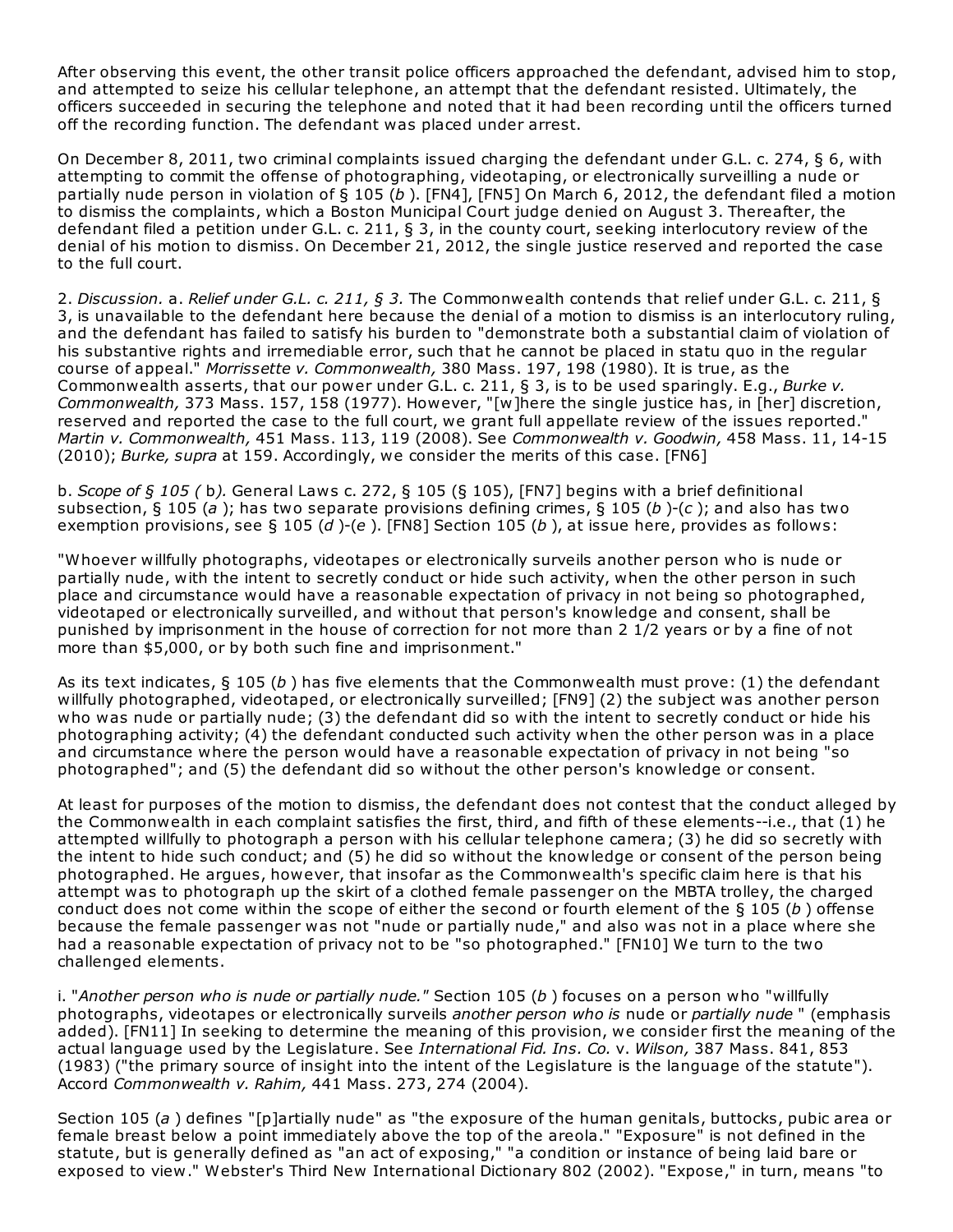lay open to view; lay bare; make known," with "display" and "exhibit" noted as synonyms. Id. See American Heritage Dictionary of the English Language 626 (4th ed.2006) (defining "expose" as "to make visible"). [FN12] With these two definitions in mind, the defendant argues that "partially nude" refers to having one or more private parts of the body uncovered by any clothes and exposed or openly visible to another person's eyes; and that in proscribing the secret photographing of "a person who is ... partially nude," the Legislature sought to protect against "Peeping Toms," that is, to punish secret photographing- -by electronic means or otherwise--of such persons. The Commonwealth disagrees. It focuses on the definition of "exposure" or "expose" as "to cause to be visible or open to view," and appears to contend that the term "partially nude" includes the "exposure" "caused" by one person of an otherwise private part of another person's body through the creation of a photographic image; the fact that this other person was wearing some layer of clothing over that otherwise private body part is irrelevant. In essence, the Commonwealth reads  $\S 105 (b)$  to apply to one who secretly photographs another person's partial nudity, whether the nudity is openly exposed and visible or only becomes exposed and visible by virtue of the photograph.

This interpretation of § 105 (b)'s language and reach is flawed. Contrary to the Commonwealth's view, § 105 (b) does not penalize the secret photographing of partial nudity, but of "a person who is ... partially nude" (emphasis added). "Is" denotes a state of a person's being, not a visual image of the person. Moreover, this person who is partially nude should be defined with reference to the other category of person included in the same sentence, namely, "a person who is nude." See 2A N.J. Singer & J.D. Shambie Singer, Statutes and Statutory Construction § 47:16, at 352-353 (7th ed.2007) ( "ordinarily the coupling of words denotes an intention that they should be understood in the same general sense"). See also Commonwealth v. Brooks, 366 Mass. 423, 428 (1974) ("words in a statute must be considered in light of the other words surrounding them"). Just as "a person who is nude" is commonly understood to mean a person who is not wearing any clothes, [FN13] so, in this context, we understand "a person who is ... partially nude" to denote a person who is not wearing any clothes covering one or more of the parts of the body listed in the definition of that term, specifically, "the human genitals, buttocks, pubic area or female breast below a point immediately above the top of the areola." G.L. c. 272,  $\S$  105 (a).

In sum, we interpret the phrase, "a person who is ... partially nude" in the same way that the defendant does, namely, to mean a person who is partially clothed but who has one or more of the private parts of body exposed in plain view at the time that the putative defendant secretly photographs her.

[FN14] A female passenger on a MBTA trolley who is wearing a skirt, dress, or the like covering these parts of her body is not a person who is "partially nude," no matter what is or is not underneath the skirt by way of underwear or other clothing. [FN15]

ii. "In such place and circumstance [where the person] would have a reasonable expectation of privacy in not being so photographed." Our interpretation of  $\S$  105 (b) s phrase, "a person who ... is partially nude" essentially disposes of this case: as just indicated, under our interpretation, the two women the defendant is alleged to have attempted to secretly photograph on the MBTA were not "partially nude." However, we discuss briefly the fourth statutory element of the crime, namely, that the person being photographed "in such place and circumstance would have a reasonable expectation of privacy in not being so photographed." Id. The defendant argues that this language means that the person must be in a private place or a location where a person "would normally have privacy from uninvited observation." As such, because the MBTA is a public transit system operating in a public place and uses cameras, the two alleged victims here were not in a place and circumstance where they reasonably would or could have had an expectation of privacy. The Commonwealth argues that the defendant's proffered interpretation restricts  $\S$  105 (b) s application to private places, and there is no such limiting language in the statute. It reads the statutory phrase, "reasonable expectation of privacy in not being so photographed" (emphasis added) as focusing less on the location where the photographing occurs than the location on the body that is the subject of that photograph. It argues that because a female MBTA passenger has a reasonable expectation of privacy in not having the area of her body underneath her skirt photographed, which she demonstrates by wearing the skirt, the defendant's conduct falls within  $\S$  105 (b).

We disagree with the Commonwealth's reading. The word "so" in the phrase, "so photographed," clearly is used referentially--that is, it serves to refer back to preceding language in the subsection addressing or describing the act of photographing. The preceding descriptive language in the section is the following: "Whoever willfully photographs ... another person who is nude or partially nude, with the intent to secretly conduct or hide such activity...." G.L. c. 272, § 105 (b). See Commonwealth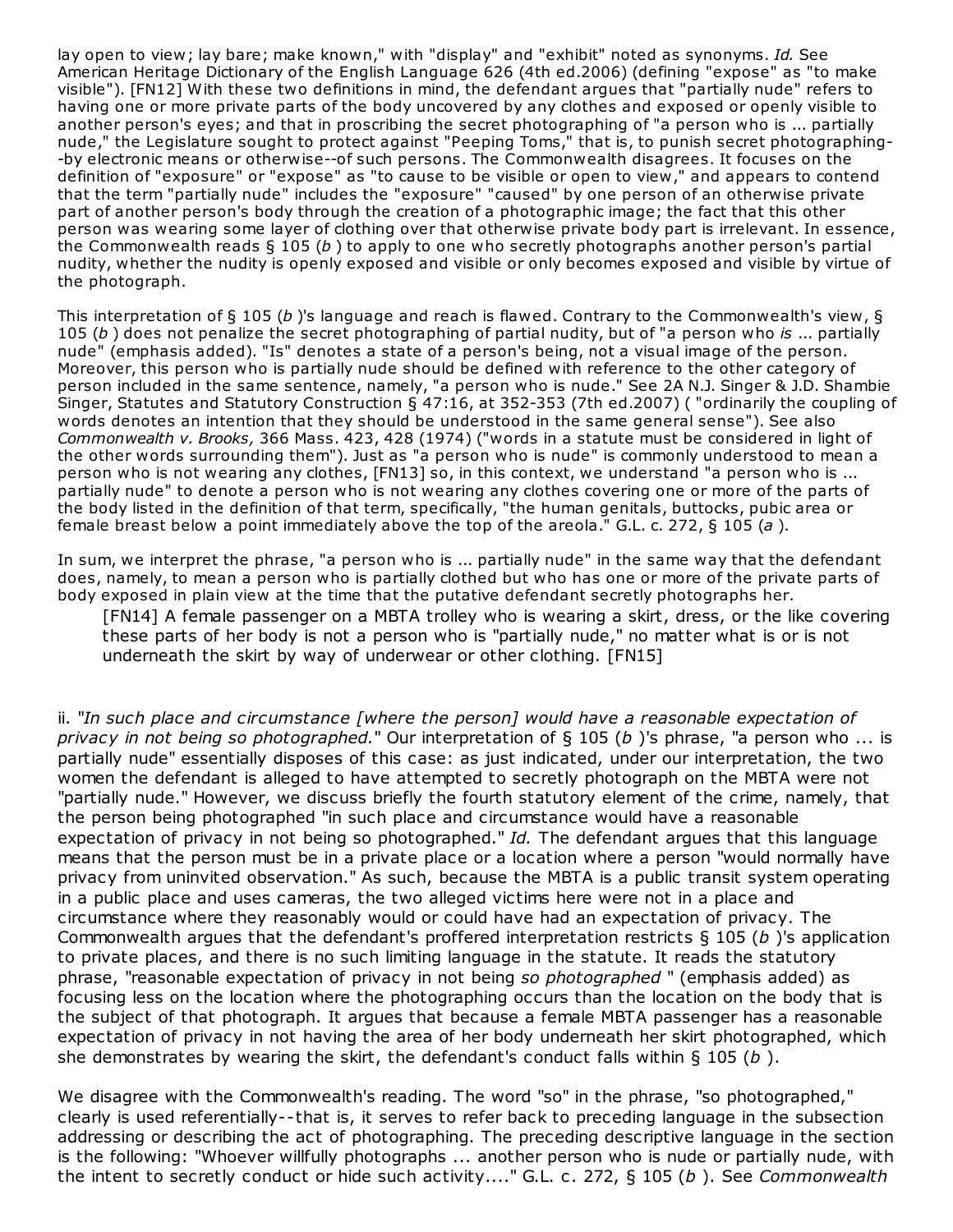v. Daley, 463 Mass. 620, 624 (2012) (applying rules of grammar to interpret statute). Thus, it follows that the "so photographed" language in connection with the "place and circumstance" language requires that the person being photographed be in a state of complete ("nude") or partial ("partially nude") undress, and present in a place, private or not, where in the particular circumstances she would have a reasonable expectation of privacy in not being wilfully and secretly photographed while in that state. [FN16]

iii. Conclusion. For the reasons we have discussed, we conclude that  $\S$  105 (b), as written, as the defendant suggests, is concerned with proscribing Peeping Tom voyeurism of people who are completely or partially undressed and, in particular, such voyeurism enhanced by electronic devices. Section 105 (b) does not apply to photographing (or videotaping or electronically surveilling) persons who are fully clothed and, in particular, does not reach the type of upskirting that the defendant is charged with attempting to accomplish on the MBTA.

At the core of the Commonwealth's argument to the contrary is the proposition that a woman, and in particular a woman riding on a public trolley, has a reasonable expectation of privacy in not having a stranger secretly take photographs up her skirt. The proposition is eminently reasonable, but § 105  $(b)$  in its current form does not address it. [FN17]

c. Constitutional challenges to § 105 (b). The defendant argues that if § 105 (b) criminalizes the act of photographing a fully clothed woman under her skirt while she is in a public place, it is both unconstitutionally vague and overbroad. Where "a particular construction of a statute is the premise of a constitutional claim, [the court] must resolve any issues of statutory interpretation ... prior to reaching any constitutional issue." Commonwealth v. Suave, 460 Mass. 582, 586-587 (2011), quoting Santos, petitioner, 78 Mass.App.Ct. 280, 284 (2010). Because we have concluded that § 105 ( $b$ ) does not criminalize the defendant's alleged conduct, we need not reach the constitutional questions he raises. See, e.g., Suave, supra at 589; Commonwealth v. Raposo, 453 Mass. 739, 743 (2009).

## Order denying motion to dismiss reversed.

FN1. Upskirting is the practice of secretly photographing underneath a woman's dress or skirt. See Horstmann, Protecting Traditional Privacy Rights in a Brave New Digital World: The Threat Posed by Cellular Phone-Cameras and What States Should Do to Stop It, 111 Penn. St. L.Rev. 739, 739 n. 1 (2007) (

" 'Upskirting' generally refers to the practice of taking unwanted pictures up a woman's skirt or dress"); Zeronda, Street Shootings: Covert Photography and Public Policy, 63 Vand. L.Rev. 1131, 1132-1133 (2010) ("upskirt photography involves taking pictures of women up their skirts").

FN2. The facts are taken from the affidavits of Detective Sean Conway and Lieutenant Detective Mark Gillespie of the Massachusetts Bay Transportation Authority (MBTA) transit police department, submitted in support of the applications for criminal complaints.

FN3. The transit police made the identification based on the photographs forwarded to them the day before by the second reporter.

FN4. The defendant originally was charged on two different dates between August 13 and November 30, 2010, in two separate complaints alleging the completed crime of photographing, videotaping, or electronically surveilling a nude or partially nude person in violation of G.L. c. 272, § 105 (§ 105). He moved to dismiss those charges on the same grounds he raises here. While the defendant's motion to dismiss was pending, the Commonwealth moved to amend the complaints to charge only attempt because it could not gain sufficient access to the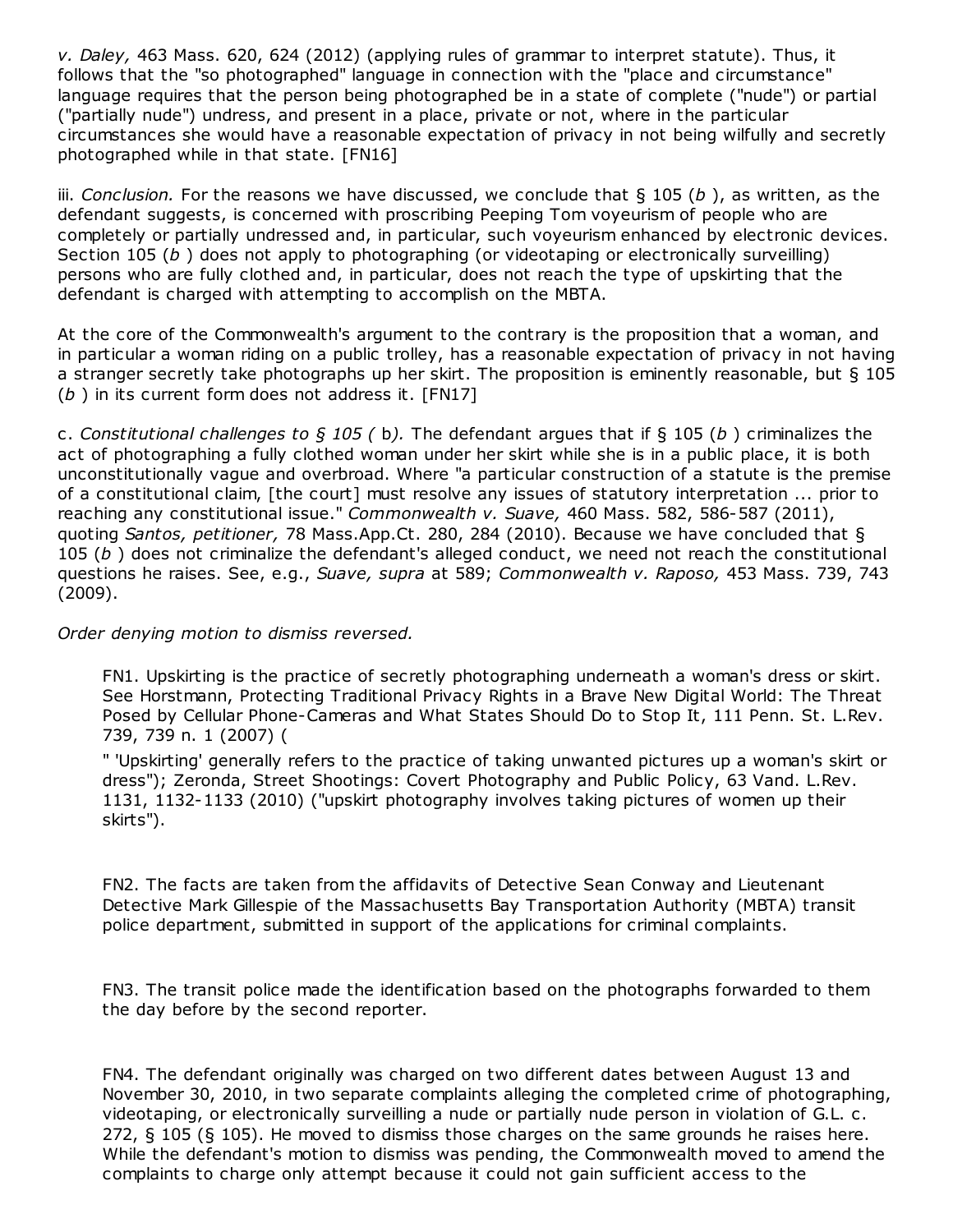defendant's cellular telephone to examine the images he took and

determine what they captured. On October 17, 2011, a Boston Municipal Court judge denied both the motion to dismiss and the motion to amend. On October 18, the Commonwealth entered a nolle prosequi with respect to each of these complaints, and on December 8, the two complaints for attempt issued.

FN5. In one criminal complaint, the defendant is charged with attempting to photograph and in the other with attempting to videotape. The complaint for attempting to videotape states that the date of the offense was August 11, 2010, whereas the complaint for attempting to photograph states that the date of the offense was August 12, 2010. Detective Conway's affidavit is less than clear whether the defendant was attempting to videotape or photograph on August 11; as previously indicated, videotaping occurred during the decoy operation on August 12. Whether the defendant attempted to photograph or to videotape is immaterial to our analysis of whether  $\S$  105 (b) criminalizes his conduct.

FN6. The question whether  $\S$  105 (b) criminalizes photographing, videotaping, or electronically surveilling fully clothed individuals in public places is well briefed and likely to recur. See Commonwealth v. Goodwin, 458 Mass. 11, 15 n. 4 (2010), citing District Attorney for the Northwestern Dist. v. Eastern Hampshire Div. of the Dist. Court Dep't, 452 Mass. 199, 203 n. 9 (2008).

FN7. Section 105 provides, in relevant part:

"(a) As used in this section, the following words shall have the following meanings unless the context clearly requires otherwise:

" 'Electronically surveils' or 'electronically surveilled', to view, obtain or record a person's visual image by the use or aid of a camera, cellular or other wireless communication device, computer, television or other electronic device.

" 'Partially nude', the exposure of the human genitals, buttocks, pubic area or female breast below a point immediately above the top of the areola.

 $\mathbb{I}(b)$ ) Whoever willfully photographs, videotapes or electronically surveils another person who is nude or partially nude, with the intent to secretly conduct or hide such activity, when the other person in such place and circumstance would have a reasonable expectation of privacy in not being so photographed, videotaped or electronically surveilled, and without that person's knowledge and consent, shall be punished by imprisonment in the house of correction for not more than 2 1/2 years or by a fine of not more than \$5,000, or by both such fine and imprisonment.

 $\Gamma(c)$  Whoever willfully disseminates the visual image of another person who is nude or partially nude, with knowledge that such visual image was unlawfully obtained in violation of subsection (b) and without consent of the person so

depicted, shall be punished by imprisonment in the house of correction for not more than 2 1/2 years or in the state prison for not more than 5 years or by a fine of not more than \$10,000, or by both such fine and imprisonment.

 $\mathbb{I}(d)$  This section shall not apply to a merchant that electronically surveils a customer changing room, provided that signage warning customers of the merchant's surveillance activity is conspicuously posted at all entrances and in the interior of any changing room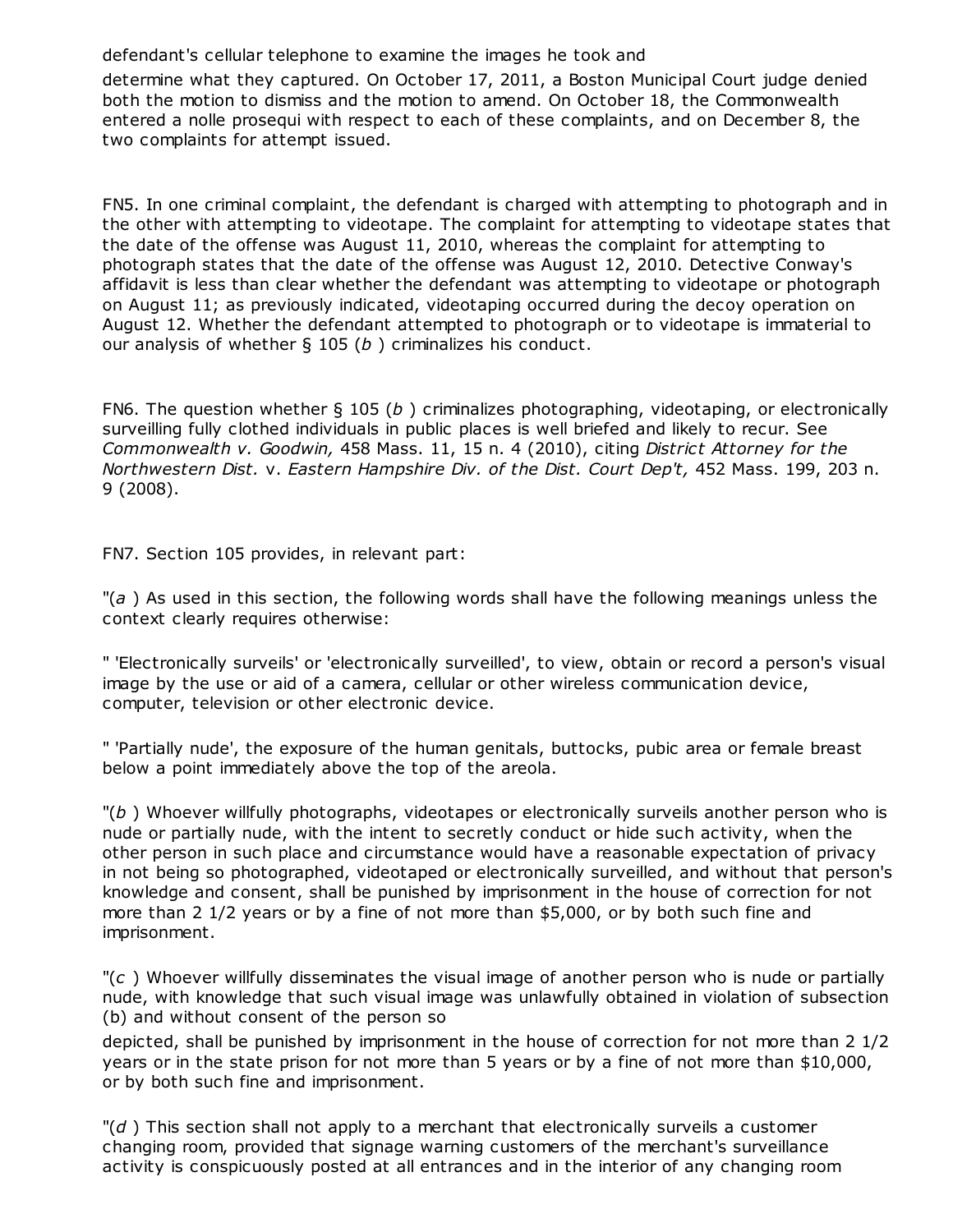FN8. There are three additional provisions of § 105. These specify which law enforcement officers can arrest without a warrant and when they can do so, see § 105 ( $f$ ); and provide protection from public disclosure for photographs or other images obtained in violation of the section, see  $\S$  105 (q)-(h).

FN9. While  $\S$  105 (b) prohibits photographing, videotaping, and electronically surveilling, the distinctions that exist among these three activities have no bearing on our analysis of  $\S$  105 (b ) in this case. Accordingly, for ease of reference, we refer solely to photographing in this opinion.

FN10. The defendant adds that if  $\S$  105 (b) can be interpreted to reach this form of conduct, then the statute constitutionally is infirm: it is either

void for vagueness or overbroad. As explained *infra*, there is no need to reach the defendant's constitutional challenge in this case.

FN11. Because of the nature of the Commonwealth's allegations in the two complaints before us, in our discussion of the second statutory element in this section, we focus primarily on the statutory language, "person who is ... partially nude."

FN12. Section 105 was enacted in 2004. See St.2004, c. 395, § 6. The dictionary definitions quoted in the text are taken from dictionaries that were published relatively close in time to the year in which the statute was enacted. See Commonwealth v. Zone Book, Inc., 372 Mass. 366, 369 (1977) (when statute does not define words, court gives them "usual and accepted meanings" derived from dictionaries and other sources known to enacting legislators, so long as such meanings are consistent with statutory purpose).

FN13. See Webster's Third New International Dictionary 1548 (2002) (defining "nude" as "naked"; "devoid of clothing"; "unclothed"). Accord Black's Law Dictionary 1170 (9th ed.2009).

FN14. Interpreting the term "exposure" in the statutory definition of "partially nude" to mean in plain view is consistent with how that term has been used in the context of other crimes included in G.L. c. 272. See Commonwealth v. Blackmer, 77 Mass.App.Ct. 474, 475-477, 479- 480 (2010) (masturbation under defendant's clothing did not constitute exposure of body part necessary to sustain conviction for open and gross lewdness and lascivious behavior under G.L. c. 272, § 16). See also Commonwealth v. Arthur, 420 Mass. 535, 536-537, 541 (1995) (where defendant pulled his shorts or bathing suit down, enabling witnesses to observe his pubic hair but not his penis or genitalia, evidence was insufficient to convict defendant of indecent exposure in violation of G.L. c. 272, § 53, because exposure of pubic hair alone did not fit within scope of crime).

FN15. Given that our interpretation of "exposure" requires that the intimate areas be in plain view, contrary to the Commonwealth's contention, a photograph revealing intimate areas of the body not otherwise in plain view would not be sufficient for exposure.